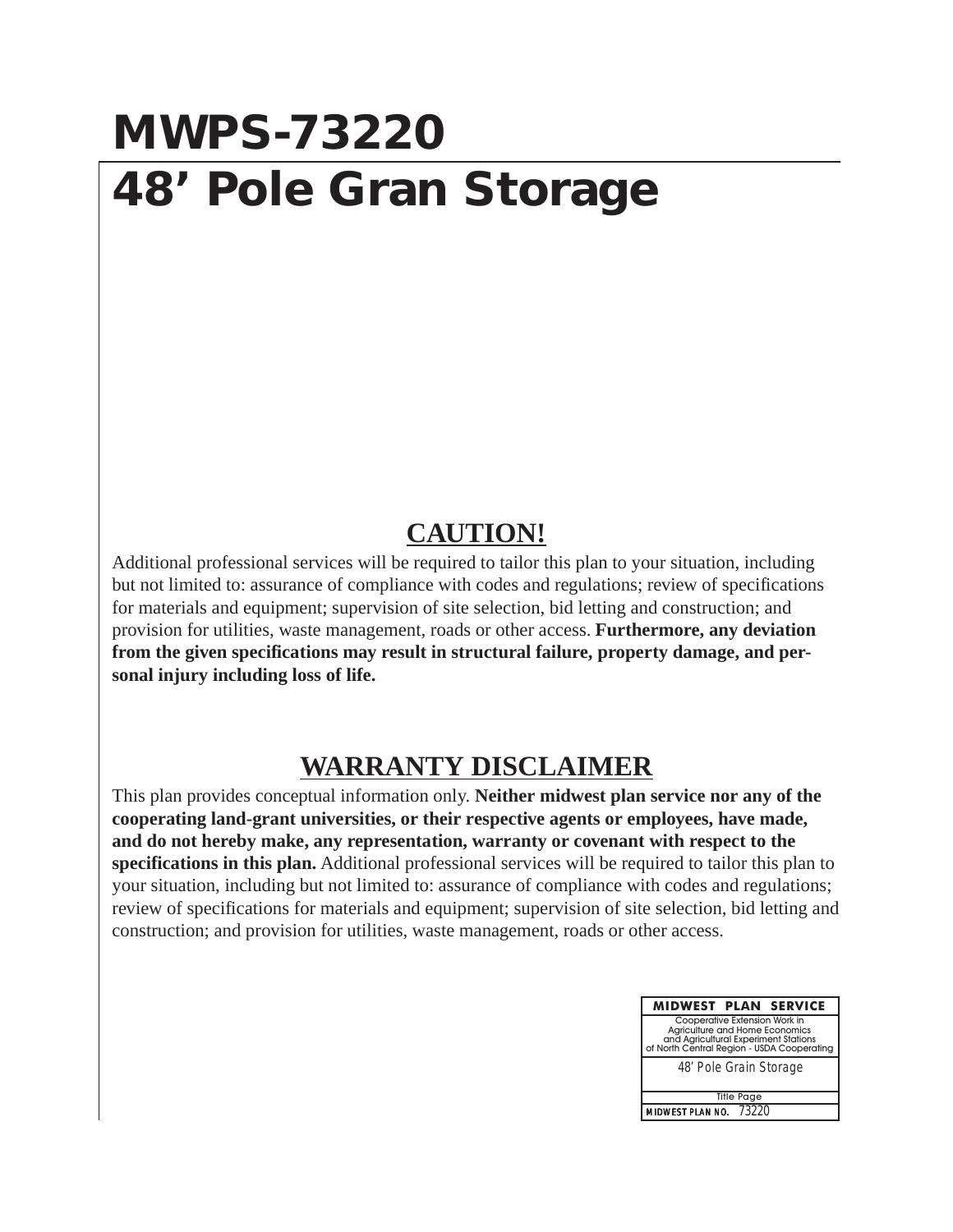

 $\ddot{\phantom{0}}$ 

MDWEST PLAN NO. 73220<br>Copyright © 1964 Midwest Plan Service

L.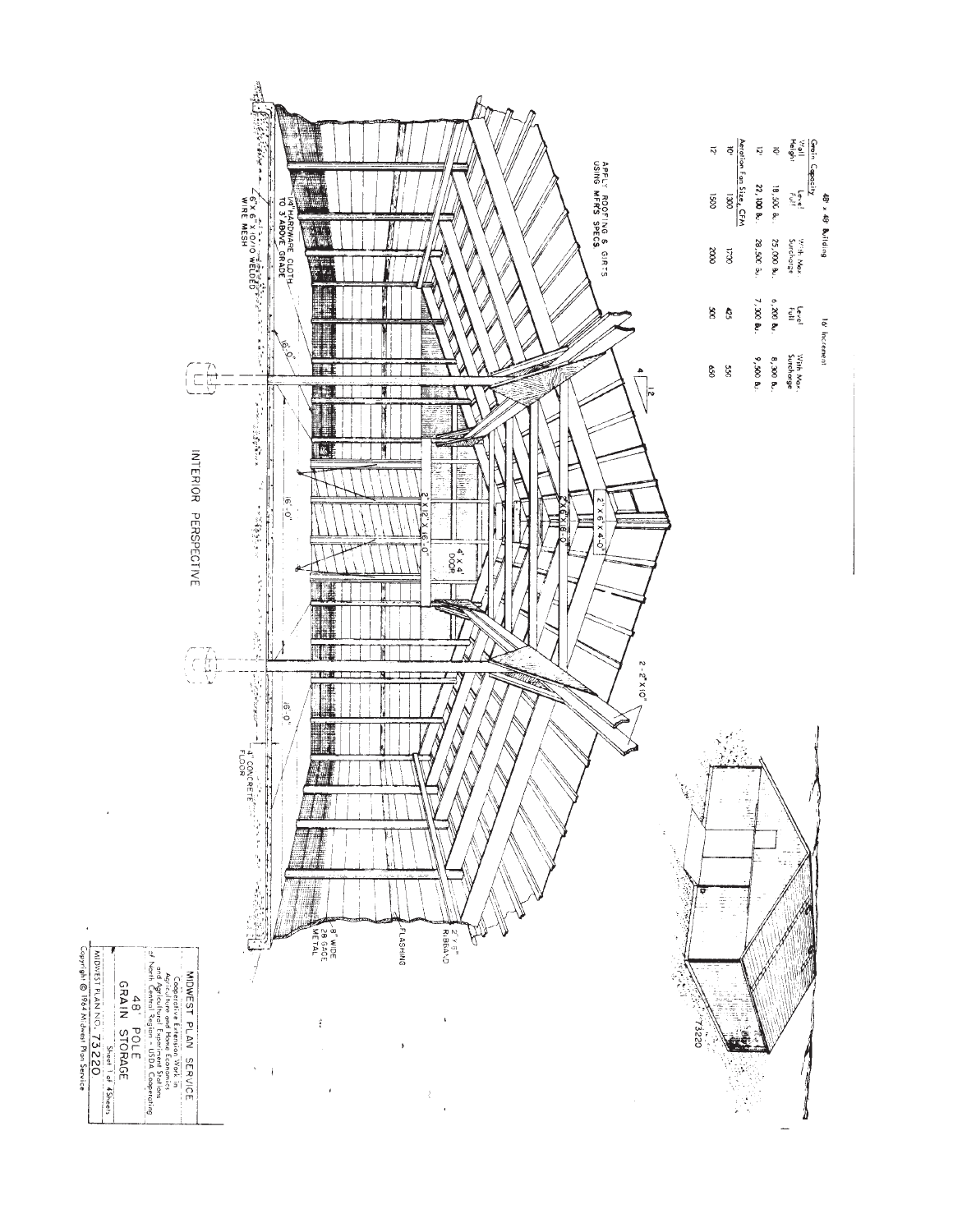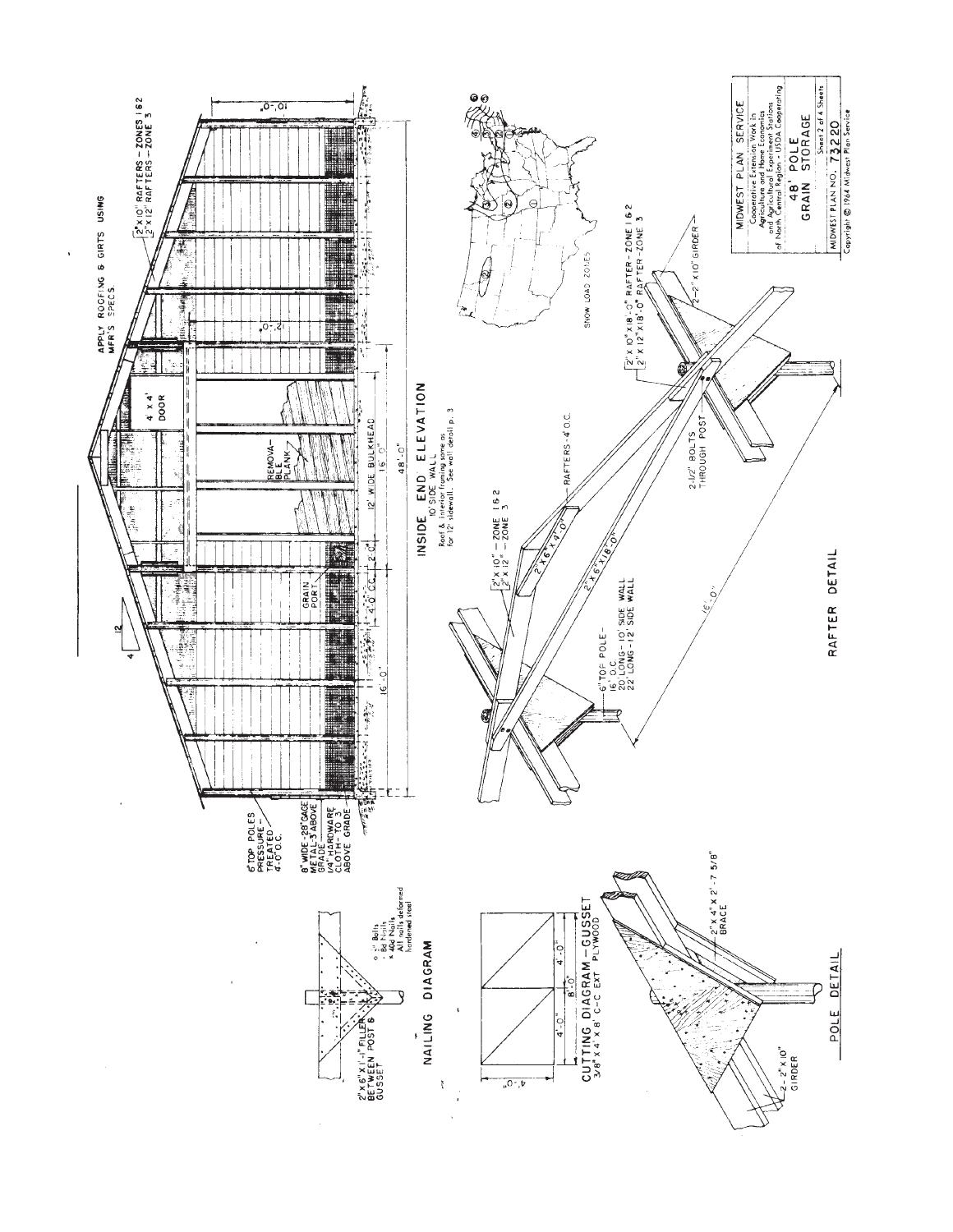